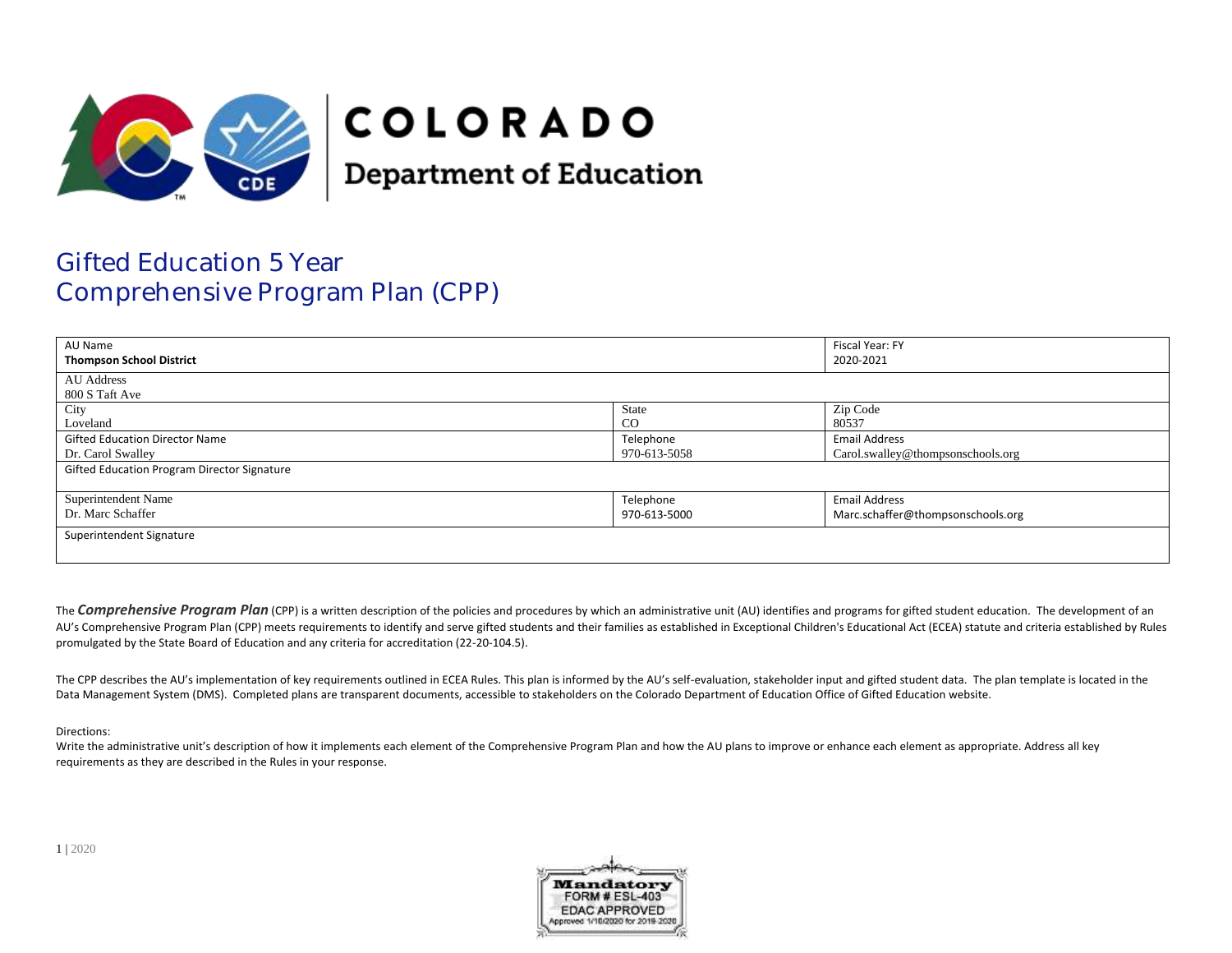| Comprenensive Program Pian   CPP                                                                                                                                                                                                                                                                                                                                                                                                                                                                                                                                                                                                                                                                                                                                                                                                                                                                                                                                                                                                                             |                                                                                                                                                                                                                                                                                                                                                                                                                                                                                                                                                                                                                                                                                                                                                                                                                                                                                                                                                                                                                                                                                                                                                                                                                                                                                                                                                                                                                                                                                                                                                                                                                                                                                                                                                                                                                                                                                                                                                        | If the AU plans to shift practices over the next                                                                                                                                                                                                                                                                                                                                                                                                                                                                                 |
|--------------------------------------------------------------------------------------------------------------------------------------------------------------------------------------------------------------------------------------------------------------------------------------------------------------------------------------------------------------------------------------------------------------------------------------------------------------------------------------------------------------------------------------------------------------------------------------------------------------------------------------------------------------------------------------------------------------------------------------------------------------------------------------------------------------------------------------------------------------------------------------------------------------------------------------------------------------------------------------------------------------------------------------------------------------|--------------------------------------------------------------------------------------------------------------------------------------------------------------------------------------------------------------------------------------------------------------------------------------------------------------------------------------------------------------------------------------------------------------------------------------------------------------------------------------------------------------------------------------------------------------------------------------------------------------------------------------------------------------------------------------------------------------------------------------------------------------------------------------------------------------------------------------------------------------------------------------------------------------------------------------------------------------------------------------------------------------------------------------------------------------------------------------------------------------------------------------------------------------------------------------------------------------------------------------------------------------------------------------------------------------------------------------------------------------------------------------------------------------------------------------------------------------------------------------------------------------------------------------------------------------------------------------------------------------------------------------------------------------------------------------------------------------------------------------------------------------------------------------------------------------------------------------------------------------------------------------------------------------------------------------------------------|----------------------------------------------------------------------------------------------------------------------------------------------------------------------------------------------------------------------------------------------------------------------------------------------------------------------------------------------------------------------------------------------------------------------------------------------------------------------------------------------------------------------------------|
| <b>Exceptional Children's Education Act Program Element</b>                                                                                                                                                                                                                                                                                                                                                                                                                                                                                                                                                                                                                                                                                                                                                                                                                                                                                                                                                                                                  | Please describe how the element is currently<br>implemented in the AU. Address every article of law<br>in each element.                                                                                                                                                                                                                                                                                                                                                                                                                                                                                                                                                                                                                                                                                                                                                                                                                                                                                                                                                                                                                                                                                                                                                                                                                                                                                                                                                                                                                                                                                                                                                                                                                                                                                                                                                                                                                                | five years, use the following to explain:<br>Describe the specific action steps (activities,<br>strategies) the AU will take<br>Identify the data, policies and procedures,<br>and/or research that supports the specific<br>steps that were selected<br>$\bullet$<br>Identify who is responsible for implementing<br>these actions steps<br>Provide a timeline for implementation with<br>$\bullet$<br>specific benchmarks and dates<br>Identify the measures used to assess the<br>$\bullet$<br>success of the proposed action |
| Procedures for Parent, Family, and Student Engagement 12.02(2)(a)<br>$12.02(2)(a)(i)$ The program plan shall describe how the AU implements parent, family, and student<br>engagement and communication with regard to gifted education programs that include, but are not<br>limited to: how parents are informed about access to identification procedures; ways to educate<br>parents and families about giftedness or parenting gifted students; information about involvement and<br>progress reporting; what programming options are available to match student strengths and challenges;<br>information about concurrent enrollment; how to be involved in college and career planning; primary<br>languages in the AU, and ways parents and families may participate in the school community.<br>12.02(2)(a)(ii) In multi-district AUs and BOCES, methods of engagement and communication may vary<br>based upon individual district procedures, but each district must have a plan for parent, family, and<br>student communication and engagement. | The Thompson School District (TSD) maintains a<br>website where much of the available information on<br>gifted education is housed.<br>http://www.thompsonschools.org/page/3485. This<br>website has information on how parents can access<br>the identification process and services provided to<br>students, in addition to resources for parents.<br>Several pages have been translated into Spanish, and<br>each page has a link for translation through Google<br>Translation Services. We also have every GT district<br>and school personnel's contact information posted<br>for easy access by the public. Our application for<br>early entrance is available to parents here from<br>March through August in addition to paper versions<br>at our administration building.<br>We have a parent handbook (available online) and a<br>staff handbook. The staff handbook has letters GT<br>teachers can use to send home for permission to test<br>and to inform parents of the results of the testing<br>process. These letters have been translated into<br>Spanish and the parent handbook is available in<br>Spanish as well (over 90% of our non-English-<br>speaking homes speak Spanish).<br>When new students are identified as gifted, parents<br>are given a packet of information from the Gifted<br>Education Parent Liaison, which is also available<br>online. This packet contains general information<br>about giftedness, school and district contact<br>information, and region and district-specific<br>information about enrichment and activities in the<br>area. Parents are also informed of our Advanced<br>Learning Plan (ALP) process through the parent<br>packet. Transfer students' data is sent to the GT<br>Administrator for review. If the Body of Evidence<br>(BOE) is complete, the ID is transferred. If the BOE is<br>not complete, GT teachers in the school follow-up<br>with further testing as needed. |                                                                                                                                                                                                                                                                                                                                                                                                                                                                                                                                  |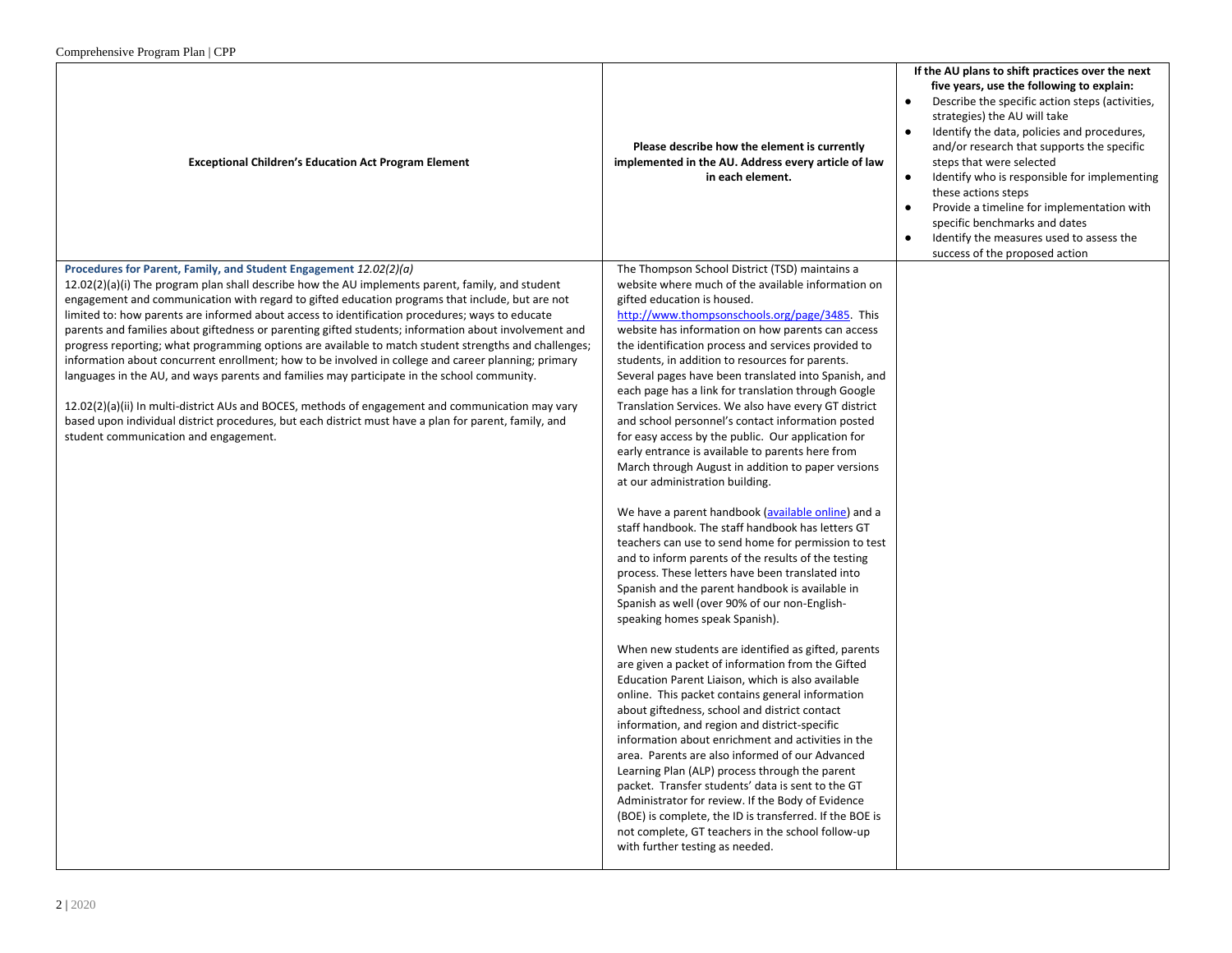|                                                                                                              | The district employs a GT Parent Liaison whose job is                                                   |                                                      |
|--------------------------------------------------------------------------------------------------------------|---------------------------------------------------------------------------------------------------------|------------------------------------------------------|
|                                                                                                              | to communicate with families and help them                                                              |                                                      |
|                                                                                                              | navigate our system. She also manages several GT                                                        |                                                      |
|                                                                                                              | Parent Meet-Ups throughout the school year in                                                           |                                                      |
|                                                                                                              | which parents are invited to learn more about a topic                                                   |                                                      |
|                                                                                                              | of interest. Past topics include services and                                                           |                                                      |
|                                                                                                              | accommodations for twice-exceptional students,                                                          |                                                      |
|                                                                                                              | college planning, affective needs of gifted students,                                                   |                                                      |
|                                                                                                              | talking to teachers at parent conferences, and                                                          |                                                      |
|                                                                                                              | information on our services for early entrance,                                                         |                                                      |
|                                                                                                              | elementary, middle, and high school. Parents are                                                        |                                                      |
|                                                                                                              | also invited to be an integral part of the ALP                                                          |                                                      |
|                                                                                                              | development and writing process. The GT Parent                                                          |                                                      |
|                                                                                                              | Liaison also sends out a monthly newsletter which                                                       |                                                      |
|                                                                                                              | gives parents information about upcoming events as                                                      |                                                      |
|                                                                                                              | well as information about parenting gifted students.                                                    |                                                      |
|                                                                                                              | These newsletters are also available online for those                                                   |                                                      |
|                                                                                                              | who do not wish to be on our email list. Many other                                                     |                                                      |
|                                                                                                              | opportunities for parents to be involved in their                                                       |                                                      |
|                                                                                                              | school community occur throughout the year, and                                                         |                                                      |
|                                                                                                              | those opportunities vary by school. GT Teachers also                                                    |                                                      |
|                                                                                                              | update parents on student progress throughout the                                                       |                                                      |
|                                                                                                              | year and specifically with report cards and                                                             |                                                      |
|                                                                                                              | conferences. GT parents can also choose to be                                                           |                                                      |
|                                                                                                              | involved in the local CAGT affiliate, NOCOGifted,                                                       |                                                      |
|                                                                                                              | which was formed by several TSD parents. This group                                                     |                                                      |
|                                                                                                              | supports GT advocacy in TSD and our region and                                                          |                                                      |
|                                                                                                              | provides several events each year for parents to                                                        |                                                      |
|                                                                                                              | learn about programming and services available in                                                       |                                                      |
|                                                                                                              | our region.                                                                                             |                                                      |
|                                                                                                              |                                                                                                         |                                                      |
|                                                                                                              | All programming is based on students' identified                                                        |                                                      |
|                                                                                                              | strengths. Pull-out classes at the elementary level                                                     |                                                      |
|                                                                                                              | support extended learning. Secondary schools offer                                                      |                                                      |
|                                                                                                              | honors and accelerated classes for students in their                                                    |                                                      |
|                                                                                                              | strength areas. These interventions are then                                                            |                                                      |
|                                                                                                              | managed through the students' ALPs. The                                                                 |                                                      |
|                                                                                                              | Thompson School District has many options for                                                           |                                                      |
|                                                                                                              | students to be involved in concurrent enrollment or                                                     |                                                      |
|                                                                                                              | college-level classes. Information about these                                                          |                                                      |
|                                                                                                              | opportunities is available online, and high school<br>counselors work with GT students to understand    |                                                      |
|                                                                                                              |                                                                                                         |                                                      |
|                                                                                                              | their options and available programming supports.<br>Additional information about concurrent enrollment |                                                      |
|                                                                                                              | can be found here:                                                                                      |                                                      |
|                                                                                                              | https://www.thompsonschools.org/Page/16488                                                              |                                                      |
|                                                                                                              |                                                                                                         |                                                      |
| Definition of "Gifted Student" 12.02(2)(b)                                                                   | The Thompson School District uses the state definition                                                  |                                                      |
| 12.02(2)(b) The program plan shall include a written definition that is the same as or substantially         | which serves as the basis for the implementation of all                                                 |                                                      |
| similar to the definition of "gifted student" specified in section 12.01(16) of these Rules. This definition | other program elements.                                                                                 |                                                      |
| shall serve as the basis for the implementation of all other program plan elements described below.          |                                                                                                         |                                                      |
| Identification Procedures 12.02(2)(c)                                                                        | Our district identifies students in each category of                                                    | Nationally districts struggle to identify students   |
| The program plan shall describe the assessment process used by the AU for identifying students who           | giftedness outlined in the state definition. Roughly                                                    | from all populations for their gifted programs. This |
| meet the definition specified in section 12.01(16) and for identifying the educational needs of gifted       | 10% of our district's students are identified gifted,                                                   | is due to many factors, including test bias, teacher |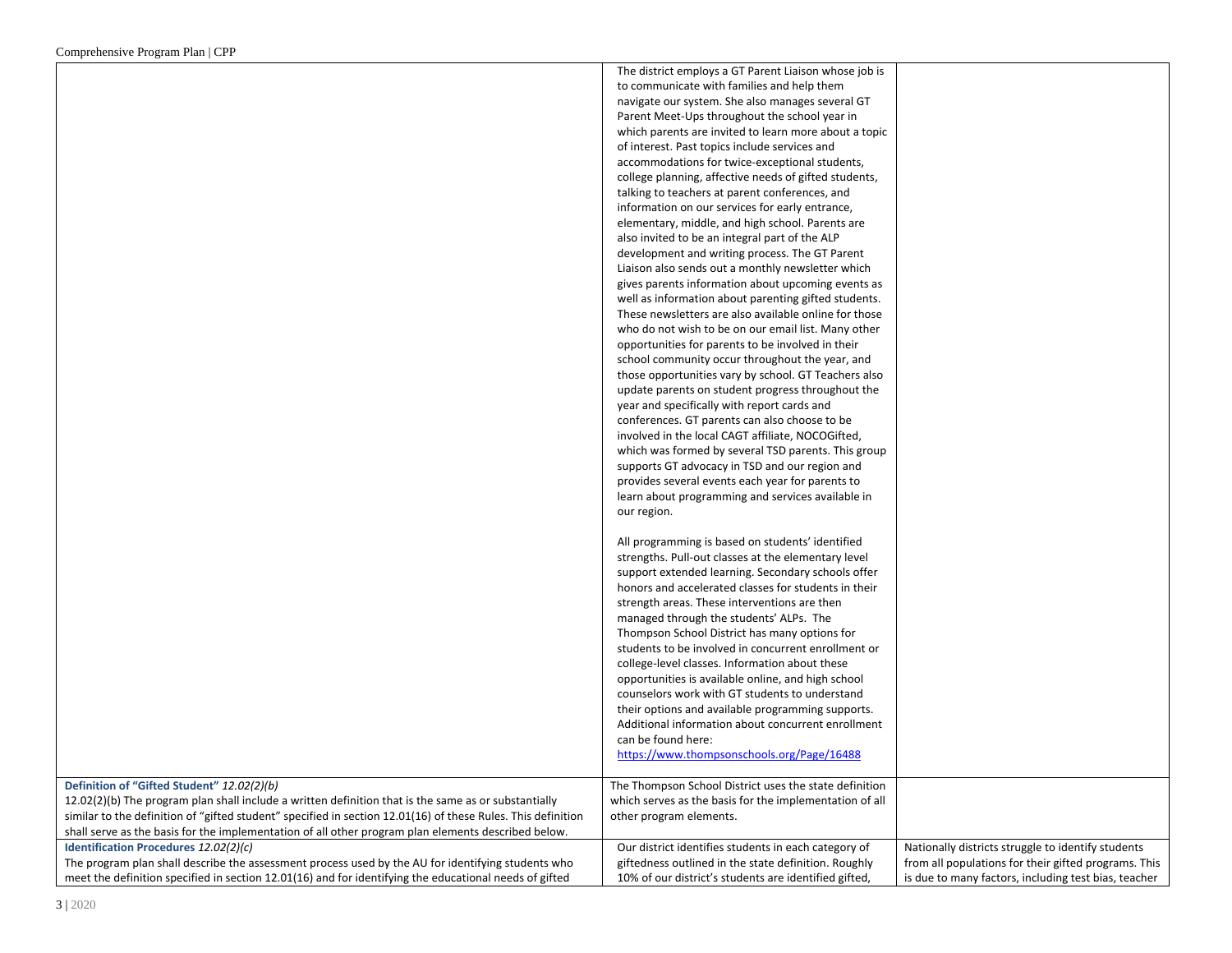students. The assessment process shall recognize a student's exceptional abilities or potential, interests, and needs in order to guide student instruction and individualized planning and programming. In traditionally underrepresented student groups and visual/music/performing arts student groups or talent pools, identification may require the collection of student information over time, using additional data points from a response to intervention approach, or additional assessment. The AU identification procedures shall include, but need not be limited to:

12.02(2)(c)(i) A method(s) to ensure equal and equitable access for all students. The program plan shall describe the efforts that the AU will make to identify gifted students from all populations, including preschool (if applicable) through twelfth grade students, minority students, economically diverse students, culturally diverse students, students with limited English proficiency and children with disabilities;

12.02(2)(c)(ii) Referral procedures that seek referrals from a variety of sources, and screening procedures used for conducting identification assessment. Every AU is strongly encouraged to include optional universal screening in identification procedures;

12.02(2)(c)(iii) A time line of no more than 30 school days after a referral to determine whether a student will continue with formal identification assessment, or will receive talent pool designation;

12.02(2)(c)(iv) Implementation of assessments that align with the purpose of identifying exceptionality in the categories of giftedness, and in traditionally underrepresented populations. The AU may choose local assessment tools from the Department's chart of common and varied assessment tools used in identification;

12.02(2)(c)(v) Collection of data for a body of evidence that includes, but is not limited to: assessment results from multiple sources and multiple types of data (i.e. qualitative and quantitative data about achievement, cognitive ability, performance, parent and teacher input, motivation and observations of gifted characteristics/behaviors). The body of evidence contains data to identify the strength area defined in the definition of gifted children and determine appropriate programming services. These same categories are used in data collection and for developing the ALP;

12.02(2)(c)(vi) A review team procedure; and that includes at least one person trained or endorsed in gifted identification and programming;

12.02(2)(c)(vii) A review team procedure for determining identification or a talent pool designation from a body of evidence and for developing individualized ALPs for identified students. When only cognitive ability assessment data meets criteria in a body of evidence, the review team may determine that the student is identified with general or specific intellectual ability. This identification meets the condition of portability.

12.02(2)(c)(viii) A determination letter for parents and school files describing the decision of the review team, and area(s) of giftedness if the student is found to have exceptional abilities; and

12.02(2)(c)(ix) A communication procedure by which parents are made aware of the identification assessment process for their student, understand the results of the determination, and engage in the development and review of the student's ALP.

and about 87% of gifted students are identified in a specific academic area. While our demographics for GT students do not yet match our district as a whole, we have been improving for years and still work thoughtfully to improve our process to make access more equitable for all students. TSD participated in the Twice Exceptional Project through CDE which helped us identify more twice exceptional students. Members of our Language, Culture, and Equity Team (including the Gifted Administrator) participated in the English Learners/Gifted and Talented (EL/GT) cohort that worked to make recommendations to the state to help support identification of this underrepresented group. We also include opportunities for students to use portfolios and performances as evidence of precocity for identification purposes so we do not rely solely on standardized tests. Not meeting criteria on a single assessment tool shall not prevent further data collection or consideration for identification, if other indicators suggest exceptional potential as observed in a body of evidence (BOE). Anyone can refer a student at any time during the school year. Once a nomination or referral is received by the GT teacher or counselor at the school, that staff member begins the testing process. All previous data is reviewed and any new data required is obtained through testing or a portfolio submission. Teachers have 30 days to inform parents of the results of the identification process. When a student is identified, they are given a determination letter with a packet of information from the GT Parent Liaison that includes information about the ALP process. GT Teachers write an ALP for all newly identified students within 45 days. If a student is not identified within 30 days, but there is some qualifying data, that student is placed in the talent pool to ensure ongoing monitoring. Additional testing with other assessment tools is provided. The review team for identification includes the GT

teacher, the GT Administrator, and the GT Parent Liaison. Parents and classroom teachers also provide input on nominated students, mainly through normed behavioral checklists. When students show potential or aptitude through referral, universal testing, assessments, or other data, that student is placed in the talent pool. Students in the talent pool

receive services in their strength area.

referral bias, and inequitable access to educational enrichment, among others. To support our work in improving equity with our identification of under-represented populations, during the 2020-2021 school year, we commit to:

- Implementing new identification guidelines as determined by the EL/GT cohort from last year that includes using ACCESS data as a piece of evidence in the BOE and developing new procedures for using the World Language category for identification. [To be implemented by the GT administrator before November 1, 2020]
- Working with the Federal Grants Coordinator to develop modules for presentation at parent nights in our Title I schools. Using an interpreter, the GT Administrator will present information to parents on the characteristics of giftedness and encourage parents to refer their children for assessment. [To be implemented by the GT Administrator at various times during the 2020-2021 school year]

We will measure our success by analyzing our gifted student demographics to determine if they are more representative of our district population.

**Criteria for Determining Exceptional Ability (Giftedness) or Talent Pool** *12.02(2)(d)* 12.02(2)(d)(i) For each category of giftedness defined in 12.01(16), criteria for exceptional ability means: 95 percentile or above on a standardized nationally normed test or observation tool, or a rating on a performance assessment that indicates exceptionality/distinguished compared to age mates. The parent and staff handbooks have information available to all stakeholders about the identification process and requirements for identification. Our identification process is available for all students,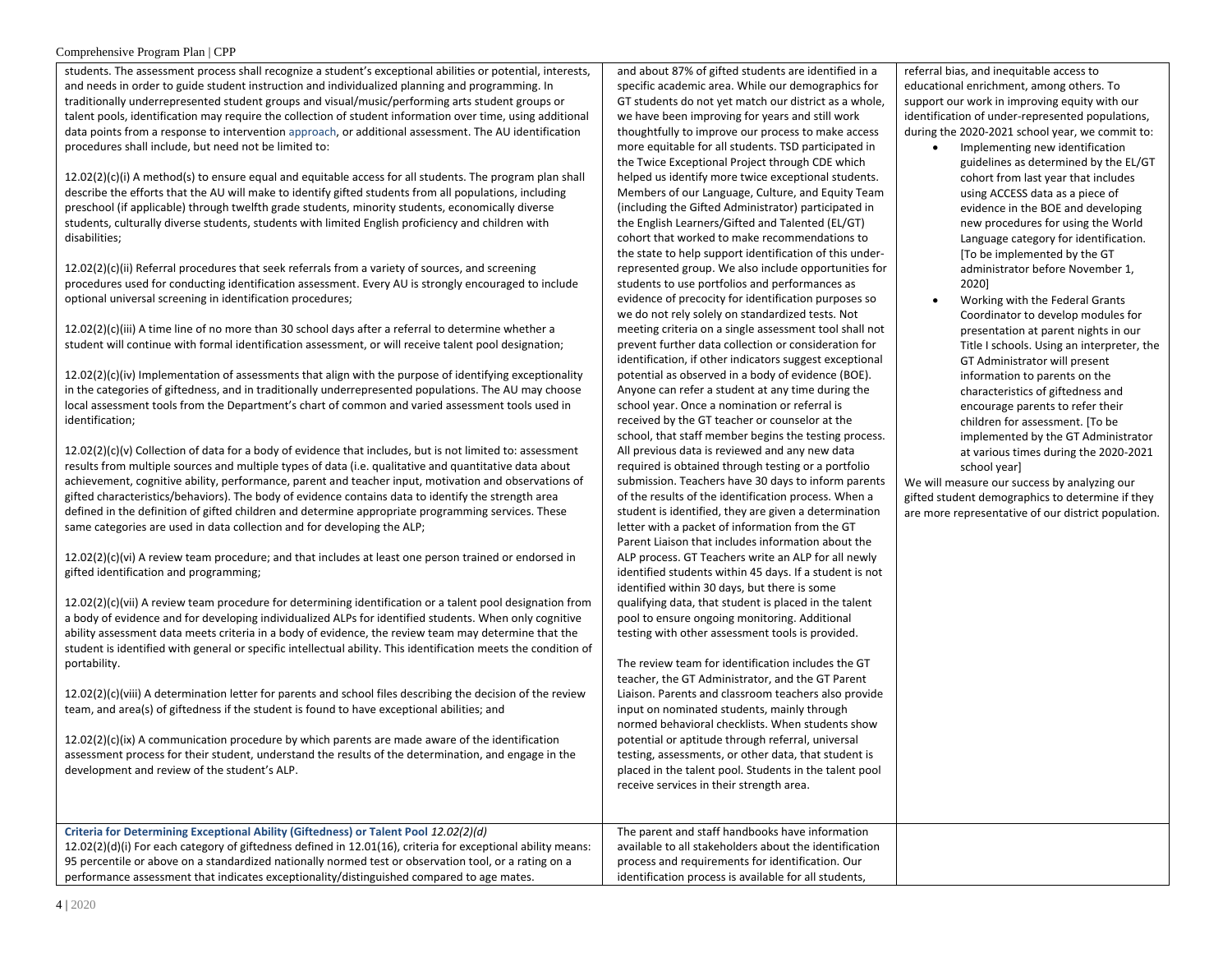12.02(2)(d)(ii) Not meeting criteria on a single assessment tool shall not prevent further data collection or consideration for identification, if other indicators suggest exceptional potential as observed in a body of evidence.

12.02(2)(d)(iii) Criteria for screening assessments is a score range less than the 95 percentile ranking or results on observation/performance assessment tools as determined by the AU to determine referrals, further data collection and observation, and/or formation of student talent pools.

kindergarten through twelfth grade. Our identification process is open year-round, so a student can be identified at any time, from elementary through high school. We screen all students beginning in second grade with the Cognitive Abilities Test (CogAT) and continue screening with CMAS, iReady, district common assessments, and referrals. TSD added the CogAT Screener for  $6<sup>th</sup>$  graders in 2017 to help us potentially identify more students from under-represented populations. For Spanish speaking students, we are able to give the Kaufman Brief Intelligence Test (K-BIT) in Spanish, and the CogAT 7 can be given in languages other than English to second and sixth graders during the universal screening process. The GT Administrator and the English Language Development (ELD) Coordinator work together to review ACCESS data. Students who grow more than expected are referred for additional testing. New guidance from CDE will allow us to use this data in the Body of Evidence (BOE) beginning in 2020. We consider both quantitative and qualitative data when making decisions about student placement in GT. Scores on standardized assessments must be at the 95<sup>th</sup> percentile or higher or Exceeds/Distinguished on state assessments. Advanced performance as measured by a juried performance, award, or portfolio review is also accepted as evidence for the BOE. GT teachers collaborate with talent area teachers for nonacademic identifications, specifically for behavioral rating scales and the collection of portfolio evidence. Community volunteers support juried performance reviews. The review team for identification includes the GT teacher, the GT Administrator, and the GT Parent Liaison. Parents and classroom teachers also provide input on nominated students, mainly through normed behavioral checklists. The GT teacher in the school collects all data for the BOE and sends the profile form to the district office where it is reviewed by the GT Administrator. The GT Administrator approves or sends back the file for more information. If the student is approved, the GT Parent Liaison verifies and enters the data into Infinite Campus, our student information system. Once a student is identified, parents are sent a determination letter with a packet of information about local resources and ALP procedures. The determination letter and the signed ALP (with qualifying data) are added to the student's CUM folder to facilitate portability. If a student's review team determines they do not have enough data to qualify for a formal identification,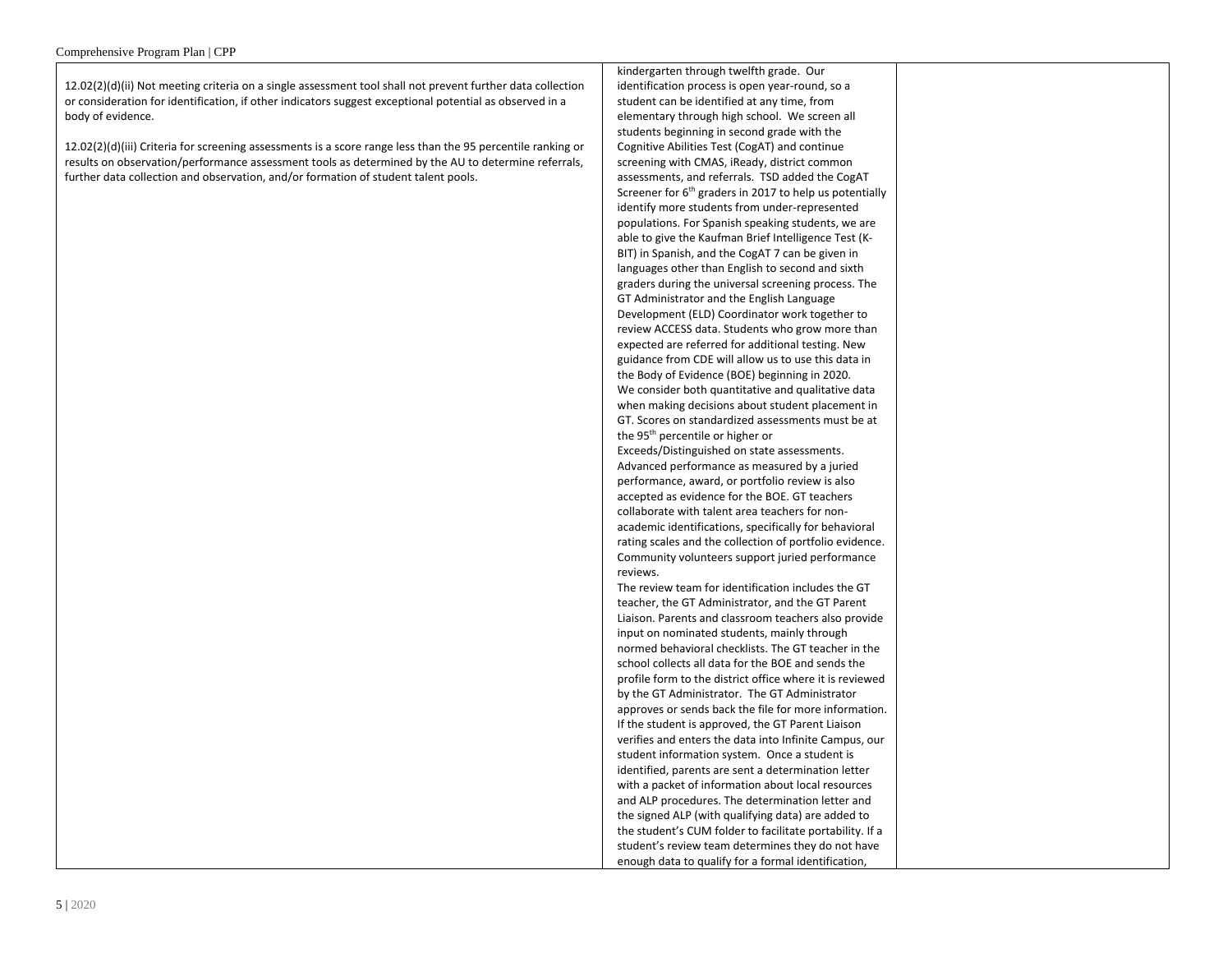|                                                                                                                                                                                                                                                                                                                                                                                                                                                                                                                                                                                                                                                                                                                                                                                              | they are included in the school's talent pool and                                                                                                                                                                                                                                                                                                                                                                                                                                                                                        |  |
|----------------------------------------------------------------------------------------------------------------------------------------------------------------------------------------------------------------------------------------------------------------------------------------------------------------------------------------------------------------------------------------------------------------------------------------------------------------------------------------------------------------------------------------------------------------------------------------------------------------------------------------------------------------------------------------------------------------------------------------------------------------------------------------------|------------------------------------------------------------------------------------------------------------------------------------------------------------------------------------------------------------------------------------------------------------------------------------------------------------------------------------------------------------------------------------------------------------------------------------------------------------------------------------------------------------------------------------------|--|
|                                                                                                                                                                                                                                                                                                                                                                                                                                                                                                                                                                                                                                                                                                                                                                                              | services are offered in students' strength areas.                                                                                                                                                                                                                                                                                                                                                                                                                                                                                        |  |
| Identification Portability 12.02(2)(e)<br>Identification portability shall be based upon AU implementation of statewide identification procedures<br>required in Section 12.02(2)(c) and use of criteria set for exceptionality in Section 12.02(2)(d) and<br>determination of a student's identification in one or more of the categories of giftedness as described in<br>the state definition of gifted children in Section 12.01(16). Administrative units shall implement<br>procedures for statewide portability of identification that include, but may not be limited to:<br>12.02(2)(e)(i) A requirement that the sending school/district transfer the body of evidence for<br>identification and the ALP with student records when the student moves from one district to another; | The Thompson School District uses state rules for<br>identifying students. All data and/or ALPs from<br>students who transfer in with an identification from<br>another district are reviewed within 30 days.<br>Students who transfer to our district with an<br>identification that meets state guidelines are<br>immediately added to our GT roster and parents are<br>notified with a determination letter and parent<br>packet. When the BOE is incomplete, the GT teacher<br>or counselor can gather additional data to meet state |  |
| 12.02(2)(e)(ii) Review of the transferred student's ALP within 45 school days of start date to determine<br>programming options and services that serve the identified area(s) according to the district and<br>community resources of the receiving district;                                                                                                                                                                                                                                                                                                                                                                                                                                                                                                                               | guidelines for identification. We also contact<br>previous schools and districts to determine if eligible<br>data was used that was not recorded on the ALP. All<br>determinations are made within the 45 day window.                                                                                                                                                                                                                                                                                                                    |  |
| $12.02(2)(e)(iii)$ If the receiving district finds the body of evidence to be incomplete, the receiving district<br>shall consult with, as practical, the former district, parents, and student and re-evaluate the<br>identification determination; and.                                                                                                                                                                                                                                                                                                                                                                                                                                                                                                                                    | A new ALP is written within 60 days.                                                                                                                                                                                                                                                                                                                                                                                                                                                                                                     |  |
| $12.02(2)(e)(iv)$ Communication to parents within 60 school days of start date about how the new district<br>will meet the needs outlined in the student's ALP                                                                                                                                                                                                                                                                                                                                                                                                                                                                                                                                                                                                                               |                                                                                                                                                                                                                                                                                                                                                                                                                                                                                                                                          |  |
| Advanced Learning Plan Content 12.02(2)(f)                                                                                                                                                                                                                                                                                                                                                                                                                                                                                                                                                                                                                                                                                                                                                   | Advanced Learning Plans (ALPs) are written for all                                                                                                                                                                                                                                                                                                                                                                                                                                                                                       |  |
| The AU shall develop an ALP for every gifted student according to the student's determined area(s) of                                                                                                                                                                                                                                                                                                                                                                                                                                                                                                                                                                                                                                                                                        | identified students. ALPs for elementary and middle                                                                                                                                                                                                                                                                                                                                                                                                                                                                                      |  |
| giftedness, interests, and instructional and affective needs. The ALP shall be considered in educational                                                                                                                                                                                                                                                                                                                                                                                                                                                                                                                                                                                                                                                                                     | school students are written and stored in Alpine                                                                                                                                                                                                                                                                                                                                                                                                                                                                                         |  |
| planning toward post-secondary readiness outcomes and decision-making concerning subsequent                                                                                                                                                                                                                                                                                                                                                                                                                                                                                                                                                                                                                                                                                                  | Achievement. ALPs for high school students are                                                                                                                                                                                                                                                                                                                                                                                                                                                                                           |  |
| programming for that student and be used in the articulation/transition process, preschool (if                                                                                                                                                                                                                                                                                                                                                                                                                                                                                                                                                                                                                                                                                               | combined with the students' Individual Career and                                                                                                                                                                                                                                                                                                                                                                                                                                                                                        |  |
| applicable) through grade 12. At the high school level ALPs may blend with the student's individualized                                                                                                                                                                                                                                                                                                                                                                                                                                                                                                                                                                                                                                                                                      | Academic Plan (ICAP) and stored in both Naviance and                                                                                                                                                                                                                                                                                                                                                                                                                                                                                     |  |
| career and academic plan (ICAP) if all content of the ALP are inclusive in the ICAP which includes                                                                                                                                                                                                                                                                                                                                                                                                                                                                                                                                                                                                                                                                                           | the GT counselor's secure Google Drive. These                                                                                                                                                                                                                                                                                                                                                                                                                                                                                            |  |
| achievement and affective goals. The ALP content shall include, but not be limited to:                                                                                                                                                                                                                                                                                                                                                                                                                                                                                                                                                                                                                                                                                                       | blended plans contain all the required elements of the                                                                                                                                                                                                                                                                                                                                                                                                                                                                                   |  |
|                                                                                                                                                                                                                                                                                                                                                                                                                                                                                                                                                                                                                                                                                                                                                                                              | ALP. Standards-aligned goals are written for/by                                                                                                                                                                                                                                                                                                                                                                                                                                                                                          |  |
| $12.02(2)(f)(i)$ A student profile described in a body of evidence. This profile shall be subject to the AU's<br>student records confidentiality guidelines. The local AU determines periodic updates of the student                                                                                                                                                                                                                                                                                                                                                                                                                                                                                                                                                                         | students for each identified strength area. Students                                                                                                                                                                                                                                                                                                                                                                                                                                                                                     |  |
| profile, especially in terms of interests, and/or demonstration of previously unidentified strengths;                                                                                                                                                                                                                                                                                                                                                                                                                                                                                                                                                                                                                                                                                        | also write an affective goal that represents<br>development of personal, social, communication,                                                                                                                                                                                                                                                                                                                                                                                                                                          |  |
|                                                                                                                                                                                                                                                                                                                                                                                                                                                                                                                                                                                                                                                                                                                                                                                              | leadership, and/or cultural competency; and parents                                                                                                                                                                                                                                                                                                                                                                                                                                                                                      |  |
| $12.02(2)(f)(ii)$ A working-document section of the ALP. This portion of the ALP records annual                                                                                                                                                                                                                                                                                                                                                                                                                                                                                                                                                                                                                                                                                              | write a goal for how they will support their child's                                                                                                                                                                                                                                                                                                                                                                                                                                                                                     |  |
| measurable, attainable achievement and affective goals and progress. Achievement goals are standards-                                                                                                                                                                                                                                                                                                                                                                                                                                                                                                                                                                                                                                                                                        | growth. Differentiation strategies for the classroom                                                                                                                                                                                                                                                                                                                                                                                                                                                                                     |  |
| based statements in strength area(s). Additional achievement goals may be needed to address                                                                                                                                                                                                                                                                                                                                                                                                                                                                                                                                                                                                                                                                                                  | and structural accommodations (such as accelerated                                                                                                                                                                                                                                                                                                                                                                                                                                                                                       |  |
| documented achievement gaps or career interest. Affective goals reflect development of personal,                                                                                                                                                                                                                                                                                                                                                                                                                                                                                                                                                                                                                                                                                             | classes) are recorded on the ALP. ALPs are signed by                                                                                                                                                                                                                                                                                                                                                                                                                                                                                     |  |
| social, communication, leadership, and/or cultural competency;                                                                                                                                                                                                                                                                                                                                                                                                                                                                                                                                                                                                                                                                                                                               | parents, students, GT teachers, and classroom<br>teachers. A signed copy is sent home with the parents,                                                                                                                                                                                                                                                                                                                                                                                                                                  |  |
| 12.02(2)(f)(iii) Description or delineation of supplemental curriculum, activities, specific programs or                                                                                                                                                                                                                                                                                                                                                                                                                                                                                                                                                                                                                                                                                     | a copy is added to the student's CUM folder, and the                                                                                                                                                                                                                                                                                                                                                                                                                                                                                     |  |
| coursework, specific strategies, and/or extended or expanded learning opportunities available in the AU                                                                                                                                                                                                                                                                                                                                                                                                                                                                                                                                                                                                                                                                                      | original is stored in yellow GT folders. ALPs contain                                                                                                                                                                                                                                                                                                                                                                                                                                                                                    |  |
| that match a student's strength area(s) and support the goals;                                                                                                                                                                                                                                                                                                                                                                                                                                                                                                                                                                                                                                                                                                                               | information on how the student was identified and<br>current achievement data for their area of strength.                                                                                                                                                                                                                                                                                                                                                                                                                                |  |
| 12.02(2)(f)(iv) Progress reports that align with the AU's or member district's schedule for parent-                                                                                                                                                                                                                                                                                                                                                                                                                                                                                                                                                                                                                                                                                          | All ALPs are kept in confidential folders or in our                                                                                                                                                                                                                                                                                                                                                                                                                                                                                      |  |
| reporting and/or conferences about student progress. Adjustments to goals and programming options                                                                                                                                                                                                                                                                                                                                                                                                                                                                                                                                                                                                                                                                                            | secure online system. Student progress is                                                                                                                                                                                                                                                                                                                                                                                                                                                                                                |  |
| may occur during any progress reporting period;                                                                                                                                                                                                                                                                                                                                                                                                                                                                                                                                                                                                                                                                                                                                              | communicated to parents during district-wide                                                                                                                                                                                                                                                                                                                                                                                                                                                                                             |  |
| 12.02(2)(f)(v) Personnel involved in ALP development, and in progress report meetings or conferences,                                                                                                                                                                                                                                                                                                                                                                                                                                                                                                                                                                                                                                                                                        | conferences and reporting periods. GT teachers and<br>parents are always invited to schedule individual                                                                                                                                                                                                                                                                                                                                                                                                                                  |  |
| including, but not limited to classroom teacher(s), student, parents, gifted education staff or staff with                                                                                                                                                                                                                                                                                                                                                                                                                                                                                                                                                                                                                                                                                   | conferences as needed.                                                                                                                                                                                                                                                                                                                                                                                                                                                                                                                   |  |
| training in gifted education identification and programming, and support staff as appropriate.                                                                                                                                                                                                                                                                                                                                                                                                                                                                                                                                                                                                                                                                                               |                                                                                                                                                                                                                                                                                                                                                                                                                                                                                                                                          |  |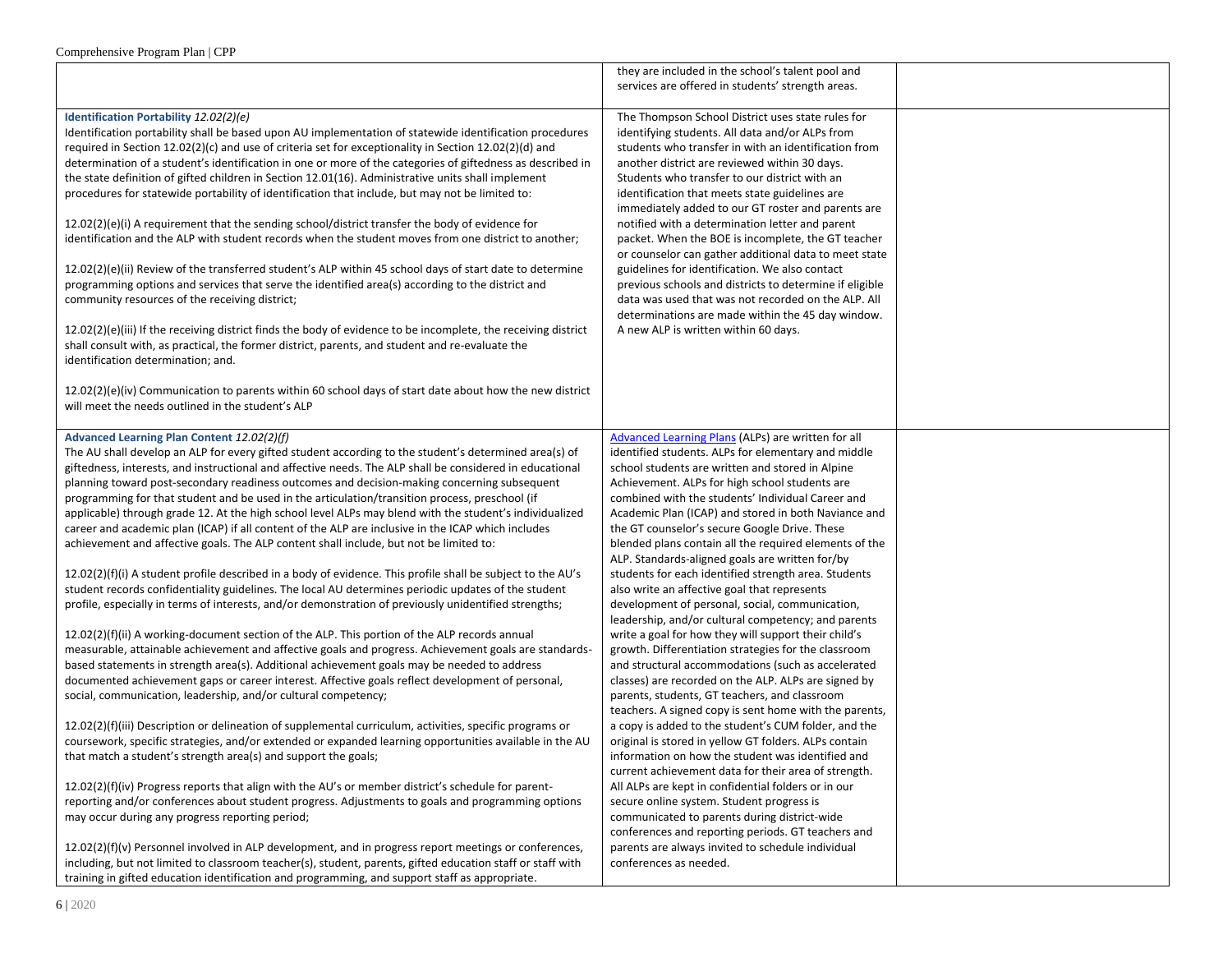|                                                                                                             | The Gifted Education Department has used state grant     |  |
|-------------------------------------------------------------------------------------------------------------|----------------------------------------------------------|--|
|                                                                                                             | funds to purchase resources for teachers to extend or    |  |
|                                                                                                             | expand learning opportunities for gifted students.       |  |
|                                                                                                             | Examples of these are Jacob's Ladder, Junior Great       |  |
|                                                                                                             | Books, Project M3 and M2, William and Mary Units,        |  |
|                                                                                                             | and Ed Zaccaro Challenge Math. These resources           |  |
|                                                                                                             | support gifted students achieving their ALP goals.       |  |
|                                                                                                             | Thompson is also working to train staff in the Depth     |  |
|                                                                                                             | and Complexity Model to provide support in the           |  |
|                                                                                                             | regular classroom and in gifted classrooms. In the       |  |
|                                                                                                             | talent areas, TSD provides students access to arts-      |  |
|                                                                                                             | integrated schools with the LISA (Loveland Integrated    |  |
|                                                                                                             | School for the Arts) program that offers a variety of    |  |
|                                                                                                             | classes in visual arts, performing arts, and music. The  |  |
|                                                                                                             | GT department funds opportunities for middle school      |  |
|                                                                                                             | students to engage in a photography project. Talented    |  |
|                                                                                                             | art students are able to participate in the Shadows in   |  |
|                                                                                                             | the Arts program which provides instruction from a       |  |
|                                                                                                             | local professional artist.                               |  |
| ALP Procedures and Responsibilities 12.02(2)(g)                                                             | TSD practices a gradual release model for developing     |  |
| $12.02(2)(g)(ii)$ Personnel assigned with the responsibility for development and monitoring. At minimum     | ALPs. In the elementary level, plans are written by GT   |  |
| the student's parents and classroom teachers should be familiar with and support ALP goals, and/or          | and classroom teachers in collaboration with students    |  |
| write ALP measurable goals according to local procedures. Gifted education resource personnel may           | and parents. At the middle school, students begin to     |  |
| assist in the writing of goals, but may not be the sole custodian of the ALP. Goals are written and aligned | take a more active role in ALP development; choosing     |  |
| with classroom tiered instruction and expanded learning opportunities for supplemental or intensive         | goals for themselves with input from GT and              |  |
| programming;                                                                                                | classroom teachers and parents. In high school,          |  |
|                                                                                                             | students write their own goals to best align with their  |  |
| $12.02(2)(g)(iii)$ A method to develop student awareness and active participation in the ALP process;       | desired college and career path.                         |  |
|                                                                                                             |                                                          |  |
| $12.02(2)(g)(iv)$ A process for management of ALPs within the cumulative file system including a            | Students are transitioned from one level to the next     |  |
| procedure for transferring ALPs between grade levels, school levels, and districts. It is highly encouraged | during a transition meeting that occurs each spring.     |  |
| that ALPs are written by those working with the gifted student and that the ALP is an ongoing plan for      | GT teachers meet with each other to pass on yellow       |  |
| coursework, tiered instruction, and increasing performance in the student's area of strength. ALP goals     | GT folders and to provide information regarding best     |  |
| should be written or reviewed for current relevancy to teachers and students at the beginning of the        | learning environments for each identified and talent     |  |
| school year;                                                                                                | pool student. At the high school level, GT counselors    |  |
|                                                                                                             | help students develop their own ALP goals that relate    |  |
| $12.02(2)(g)(v)$ An ALP progress reporting timeline. The review of progress integrates with ongoing         | to post-secondary readiness. GT counselors also help     |  |
| conference or reporting periods of the district. It is highly encouraged that ALPs be student-led at the    | students register for concurrent enrollment options as   |  |
| secondary level; and                                                                                        | well as higher-level classes on high school campuses.    |  |
|                                                                                                             | TSD offers a wide range of college and career pathway    |  |
| $12.02(2)(g)(vi)$ A system to show evidence of parent engagement and input in ALP development and in        | opportunities for students.                              |  |
| the review of progress. Evidence may include, but is not limited to: signature, electronic signature or     |                                                          |  |
| checkbox of involvement, checklist, or other assurance supporting the student's growth. If after 3          | Progress on academic and affective goals is shared       |  |
| documented attempts to contact the parents for signature, no parental signature is obtained, school         | with parents during conferences and recoded on the       |  |
| personnel shall continue with ALP implementation and continue to engage parents in the process.             | ALP. Additional progress monitoring can be sent home     |  |
|                                                                                                             | with student report cards as GT teachers provide         |  |
|                                                                                                             | supplemental information to classroom teachers for       |  |
|                                                                                                             | standards-based grading.                                 |  |
|                                                                                                             |                                                          |  |
| Programming 12.02(2)(h)                                                                                     | Programming for gifted students varies somewhat          |  |
| $12.02(2)(h)(i)$ The program plan shall describe the programming components, options, and strategies        | depending upon the level of staffing at each school. All |  |
| that will be implemented by the AU and schools to appropriately address the educational needs of            | schools use differentiation within the regular           |  |
| gifted students. Programming shall match the academic strengths and interests of the gifted student.        | classroom as their main method of meeting the needs      |  |
|                                                                                                             | of GT students. Additionally, at the elementary level,   |  |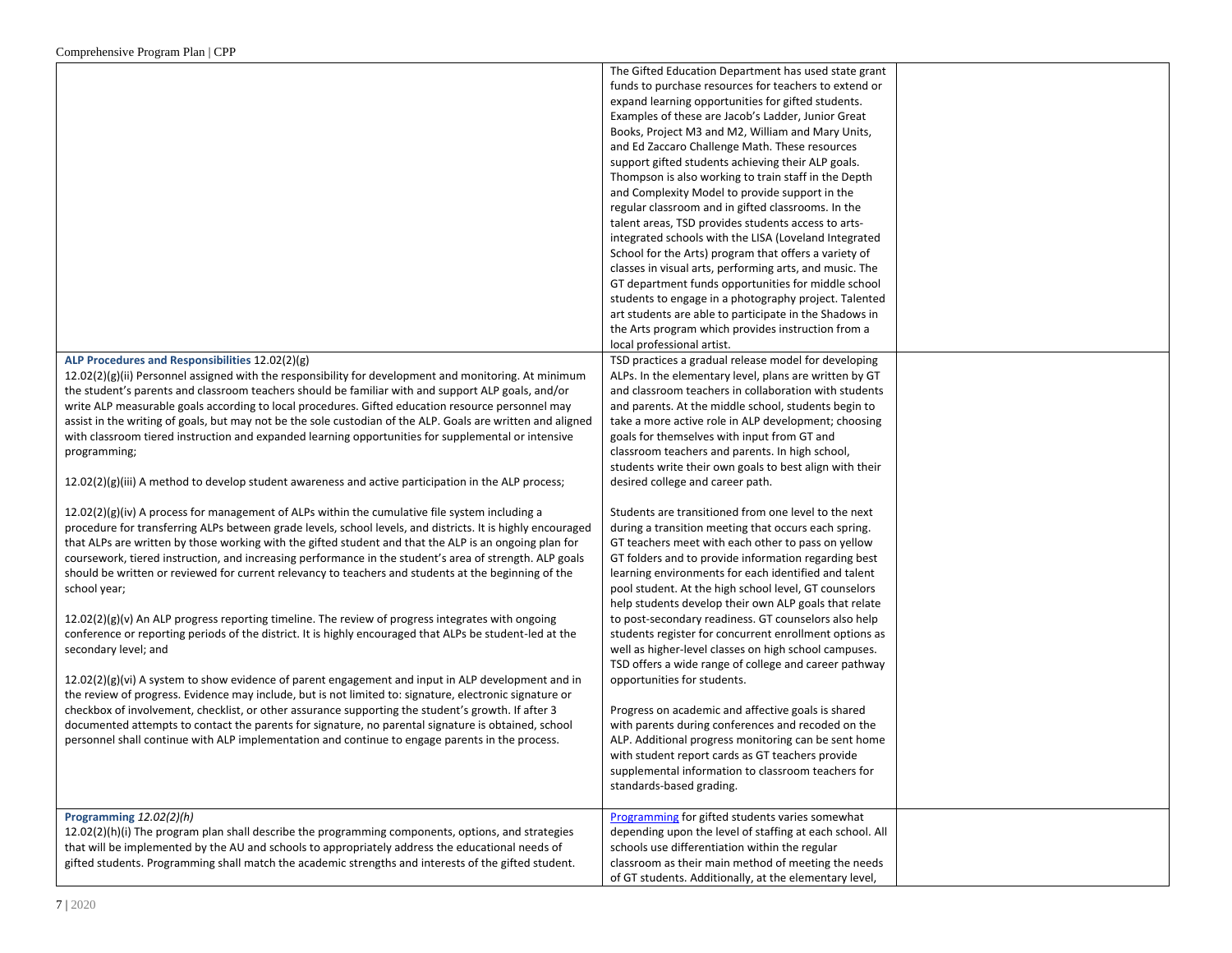| Other educational or affective needs shall be addressed according to the individual student's profile.       | students can receive a pull-out class that provides             |
|--------------------------------------------------------------------------------------------------------------|-----------------------------------------------------------------|
| Programming components, options, and strategies shall include, but need not be limited to:                   | support in their identified area. Instruction in these          |
|                                                                                                              | classes is Tier II or Tier III, depending on needs. The         |
| $12.02(2)(h)(i)(A)$ Alignment of the gifted student's assessment data and ALP goals to programming           | amount of time GT students are pulled for advanced              |
| options in the areas of giftedness;                                                                          | instruction varies by school according to the number            |
|                                                                                                              | of students identified at each site and the amount of           |
| 12.02(2)(h)(i)(B) Structures or type of delivery by which gifted students are served at the different        | GT staff that school receives (see Personnel below for          |
| school levels (e.g., the general classroom, resource location, small instructional group, and/or pullout for | more information). The district purchased advanced              |
| direct and extended instruction aligned to strength area);                                                   | materials for teachers to use with these classes (Junior        |
| 12.02(2)(h)(i)(C) Support in differentiated instruction and methods (e.g., acceleration, cluster grouping    | Great Books, William and Mary Curriculum, Jacob's               |
| and higher order thinking skills);                                                                           | Ladder, Navigator Units, and Project M <sup>3</sup> ). Students |
|                                                                                                              | identified in talent areas receive services in their            |
| 12.02(2)(h)(i)(D) Affective and guidance support systems (e.g., social skills training, early college and    | strength area from that area's teacher, such as the             |
| career planning);                                                                                            | music teacher or art teacher. TSD also has arts                 |
|                                                                                                              | programming available through the Loveland                      |
| $12.02(2)(h)(i)(E)$ Diverse content options provided for gifted students in their areas of strength (e.g.,   | Integrated School for the Arts (LISA) program.                  |
| mentorship, Socratic seminars, advanced math, honors courses);                                               | Students who are identified in General Intellectual             |
|                                                                                                              | Ability either work with the GT teacher in a strong, but        |
| $12.02(2)(h)(i)(F)$ The means by which articulation for preschool (if applicable) through grade 12 is        | non-identified area such as Reading or Math, or work            |
| planned and implemented;                                                                                     | on critical thinking. Affective needs are addressed             |
|                                                                                                              | within these pull-out classes, or sometimes with the            |
| 12.02(2)(h)(i)(G) Pre-collegiate and/or pre-advanced placement support;                                      | school counselor. Middle schools use the GT teachers            |
|                                                                                                              | for some small group affective work, co-teaching, and           |
| $12.02(2)(h)(i)(H)$ ALP development and reviews conducted through the collaborative efforts of the           | as resource providers. Students can be pulled for               |
| teacher(s), other school personnel (as needed), parents and the student (as appropriate);                    | individual or small group work on a specific topic for a        |
|                                                                                                              | short period of time (such as a social skills group or          |
| 12.02(2)(h)(i)(l) Post-secondary options available to gifted students.                                       | work on perfectionism), or GT teachers can work with            |
|                                                                                                              | classroom teachers on improving differentiation. High           |
| 12.02(2)(h)(i)(J) Concurrent enrollment opportunities, if indicated by a gifted child's ALP or ICAP. To be   | Schools employ GT counselors who help students with             |
| considered in an ALP, the AU shall consider the student's need for appropriate concurrent enrollment,        | affective needs and ensure that students are planning           |
| available options, funding, and requirement for administrative approval.                                     | for college and careers. We have several programs               |
|                                                                                                              | that increase rigor for students in high school,                |
| $12.02(2)(h)(ii)$ Students identified with exceptional ability require provisions to develop the areas of    | including the International Baccalaureate (IB) Diploma          |
| strength over time. When underachievement and/or motivational issues are observed behaviors in a             | Programme, Advanced Placement (AP) classes, and                 |
| gifted student, the ALP team, child study team, or review team shall problem solve in collaboration with     | the LISA program which offers students content                  |
| the family, the student, and appropriate staff.                                                              | classes taught through an arts lens as well as                  |
|                                                                                                              | increased options for elective arts classes. Students in        |
|                                                                                                              | all levels can participate in the Shadows in the Arts           |
|                                                                                                              | Program which invites talented art students to learn a          |
|                                                                                                              | specific media from a local artist. High schools also           |
|                                                                                                              | provide Pre-AP programming for students, or MYP-IB              |
|                                                                                                              | classes. TSD also offers scores of concurrent                   |
|                                                                                                              | enrollment options for high school students. Our E3             |
|                                                                                                              | program (Engage. Explore. Expand) offers students the           |
|                                                                                                              | opportunity to re-engage in school outside of the               |
|                                                                                                              | traditional classroom. GT teachers at all levels monitor        |
|                                                                                                              | GT students' learning and growth to support students            |
|                                                                                                              | when they might be underachieving. These program                |
|                                                                                                              | options support the collaborative development of the            |
|                                                                                                              | student's ALP.                                                  |
|                                                                                                              |                                                                 |
|                                                                                                              | Our district uses the Jowa Acceleration Scales to               |
|                                                                                                              | determine grade-level acceleration placements. We               |
|                                                                                                              | also have a procedure in place for content                      |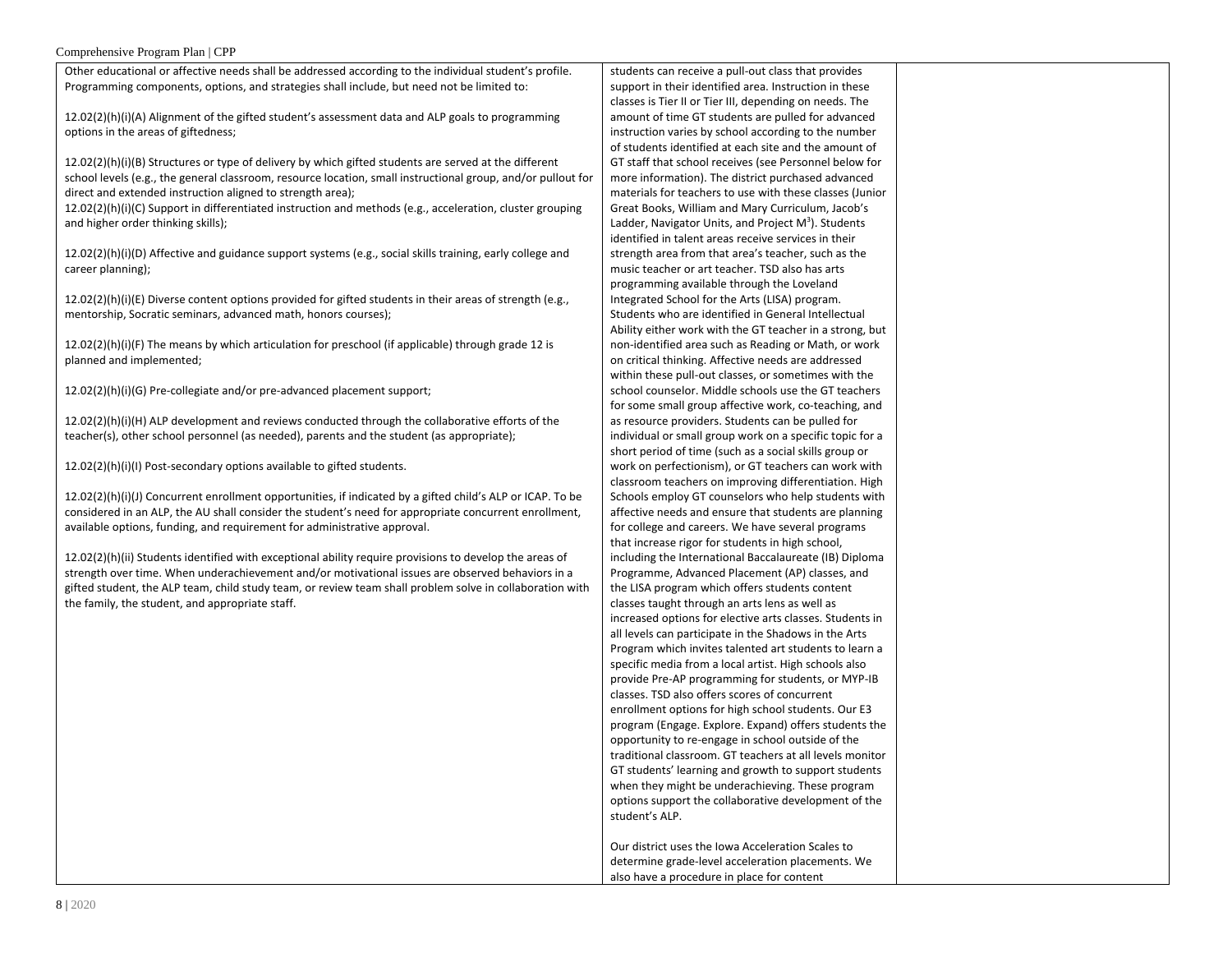|                                                                                                            | accelerating students in math that begins in             |  |
|------------------------------------------------------------------------------------------------------------|----------------------------------------------------------|--|
|                                                                                                            | elementary school. In middle school, students can        |  |
|                                                                                                            | take a telescoped math pathway which will allows         |  |
|                                                                                                            |                                                          |  |
|                                                                                                            | them to study through Algebra I in eighth grade. We      |  |
|                                                                                                            | also use the state law to allow highly gifted students   |  |
|                                                                                                            | to enter kindergarten or first grade one year early.     |  |
| Evaluation and Accountability Procedures 12.02(2)(i)                                                       | GT student data is disaggregated within the district by  |  |
| The comprehensive program plan shall describe the AU's procedures for evaluation and accountability        | the GT Administrator. Trends within our district are     |  |
| including, but not limited to:                                                                             | noticed and evaluated. The GT administrator shares       |  |
|                                                                                                            | disaggregated data with GT teachers and together         |  |
| 12.02(2)(i)(i) Unified improvement plan addendum methods by which gifted student performance is            | they use that information to develop goals for the GT    |  |
| monitored and measured for continual learning progress and how such methods align with the state           | program. These data and goals are shared with district   |  |
| accreditation process (e.g., annual UIP gifted education addendum, multi-district/BOCES summary,           | administrators to embed into the District Unified        |  |
| intervention progress monitoring data sources, ALP goals, and performance, district, and/or state          | Improvement Plan (DUIP). All GT teachers in our          |  |
| assessment data). These methods include UIP elements such as annual gifted student performance             | district are working with classroom teachers to help     |  |
| target(s) and an action plan to meet the target(s) and a timeline to report on progress toward targets;    | them develop competency-based lessons to show            |  |
|                                                                                                            | advanced classroom performance. All student data is      |  |
| $12.02(2)(i)(ii)$ Methods by which student affective growth is monitored and measured for continual        | stored in Alpine Achievement and can be accessed in      |  |
| development (e.g., rubrics for personal journals and anecdotal data, student surveys, demonstration of     | schools by the GT teacher. GT student growth             |  |
| self-advocacy, and student career and/or college plans);                                                   | (achievement and affective) is monitored on Advanced     |  |
|                                                                                                            | Learning Plans.                                          |  |
| 12.02(2)(i)(iii) Methods for ensuring that gifted student performance (achievement and growth) and         |                                                          |  |
| reporting are consistent with state accreditation and accountability requirements (i.e., disaggregation of | In addition to the Gifted Education Monitoring (GEM),    |  |
|                                                                                                            |                                                          |  |
| state assessment data for gifted students, identification of discrepancies in the data, goal setting and   | the GT department conducts its own evaluations. The      |  |
| demonstration of achievement and growth); and                                                              | parent and teacher survey created by CDE for its         |  |
|                                                                                                            | monitoring is given each year in the spring to           |  |
| $12.02(2)(i)(iv)$ Methods for self-evaluation of the gifted program including a schedule for periodic      | determine customer satisfaction with our program.        |  |
| feedback and review (e.g., review of gifted policy, goals, identification process, programming             | These results are shared with principals, GT staff, and  |  |
| components, personnel, budget and reporting practices, and the impact of gifted programming on             | the Gifted and Talented Advisory Council (GTAC).         |  |
| student achievement and progress); and                                                                     | GTAC meets the first Tuesday of each month               |  |
|                                                                                                            | beginning in October. We have representatives from       |  |
| $12.02(2)(i)(v)$ Methods by which parents, educators, and other required persons are informed about the    | each level of teaching staff (elementary, middle, and    |  |
| methods described in 12.02(2)(i)(i-iv) above.                                                              | high), administration, parents, and our community.       |  |
|                                                                                                            | This group works on a different topic for a year or two, |  |
|                                                                                                            | developing a plan for improvement in that area. Some     |  |
|                                                                                                            | topics have included mental health supports for GT       |  |
|                                                                                                            | students, math acceleration, programming for middle      |  |
|                                                                                                            | school, and increasing the number of students            |  |
|                                                                                                            | identified from under-represented populations. The       |  |
|                                                                                                            | council decides at the beginning of each year what the   |  |
|                                                                                                            | focus will be based on data from our internal program    |  |
|                                                                                                            | review.                                                  |  |
| <b>Personnel 12.02(2)(i)</b>                                                                               | The Thompson School District employs a GT specialist     |  |
| $12.02(2)(j)(i)$ The program plan shall describe the personnel who provide instruction, counseling,        | in every school. The staffing levels vary based on the   |  |
| coordination and other programming for gifted students. Personnel shall be knowledgeable in the            | number of identified students at the school and the      |  |
| characteristics, differentiated instructional methods and competencies in the special education of gifted  | type of service offered at each level. Elementary        |  |
| students. Qualified personnel with endorsement or an advanced degree in gifted education are               | schools provide academic pull-out classes and are        |  |
| preferred in specific programs and classrooms consisting of mainly gifted students. Beginning with the     | staffed at 33%, 50%, 67%, or 100%. Middle schools        |  |
| 2010-2011 school year, every AU shall employ or contract with a person who is responsible for:             | provide differentiation and affective support, and       |  |
|                                                                                                            | receive staffing between 50% and 132%. High schools      |  |
|                                                                                                            |                                                          |  |
| 12.02(2)(i)(i)(A) Management of the program plan;                                                          | use counselors to write ALPs and work with students      |  |
|                                                                                                            | on college and career planning. The district employs     |  |
| 12.02(2)(j)(i)(B) Professional development activities, the purposes of which are:                          | 50% counselors at four high schools and a 100%           |  |
|                                                                                                            | counselor at our largest high school. Each of these      |  |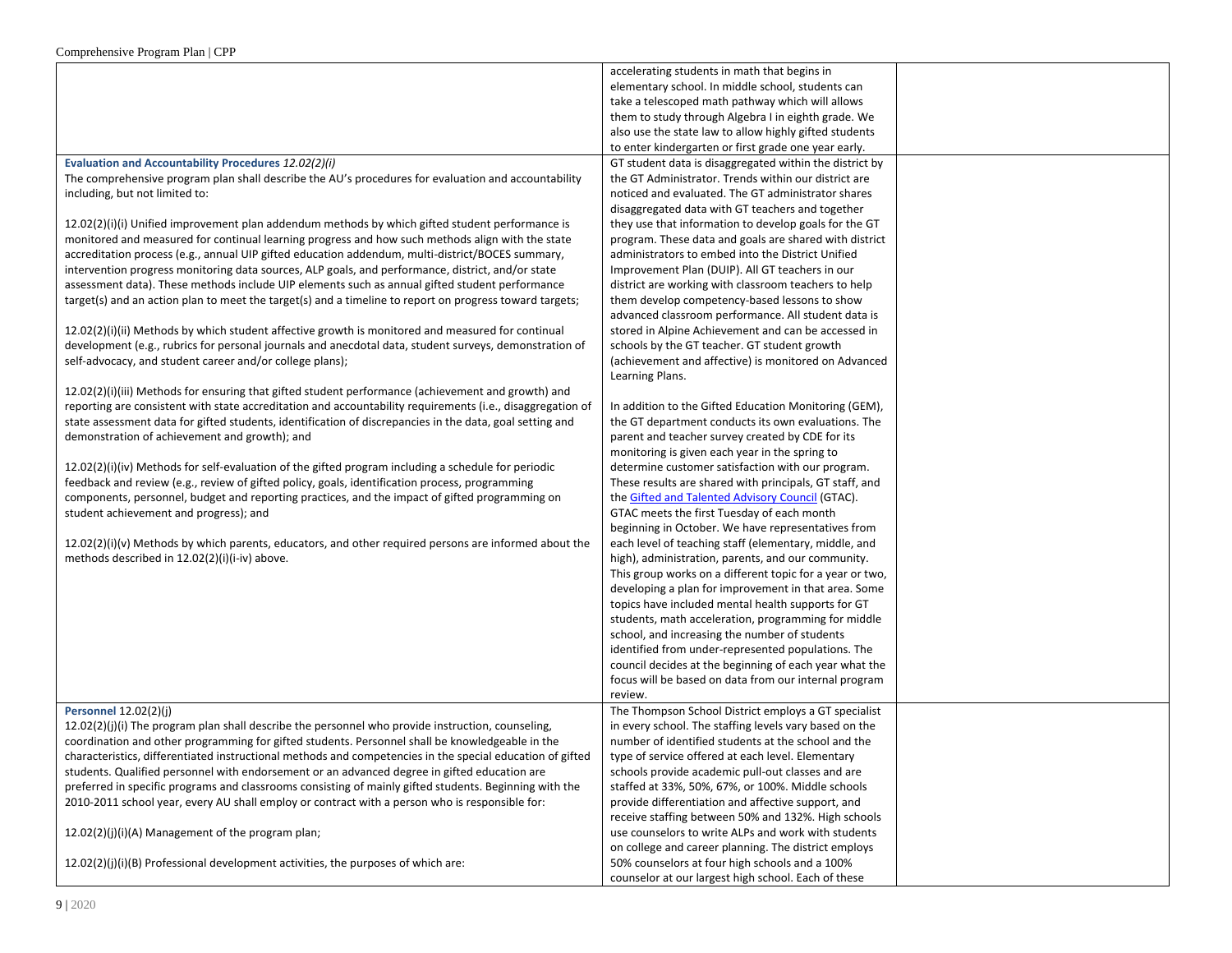| 12.02(2)(j)(i)(B)(I) To improve and enhance the skills, knowledge and expertise of teachers and other       | staffing allocations is for a certified teacher who is     |  |
|-------------------------------------------------------------------------------------------------------------|------------------------------------------------------------|--|
|                                                                                                             |                                                            |  |
| personnel who provide instruction and other supportive services to gifted students; and                     | devoted specifically to GT students. Additionally, the     |  |
|                                                                                                             | district employs a full-time Gifted Education              |  |
| $12.02(2)(j)(i)(B)(II)$ To increase, to the extent practicable, the number of qualified personnel providing | Administrator to oversee the program for the entire        |  |
| instruction to gifted students.                                                                             | district and fulfill the state reporting requirements.     |  |
|                                                                                                             | This staff member also evaluates GT personnel in           |  |
| $12.02(2)(j)(ii)$ The AU shall make good faith effort to hire and retain on at least a halftime basis one   | buildings. The GT Parent Liaison works with the Gifted     |  |
| qualified person to administer and monitor the implementation of the AU's gifted program.                   | Education Administrator to engage parents in our           |  |
|                                                                                                             | schools.                                                   |  |
| 12.02(2)(j)(iii) Administrative units should consider employing sufficient personnel for ALP writing and    |                                                            |  |
|                                                                                                             |                                                            |  |
| monitoring, and differentiated instruction for gifted students.                                             | The Thompson School District is committed to               |  |
|                                                                                                             | employing qualified personnel in their gifted and          |  |
| $12.02(2)(j)(iv)$ Administrative units should collaborate with universities and colleges for the            | talented positions. To this end, TSD requires all new      |  |
| development of qualified personnel.                                                                         | GT teachers with a 50% or higher contract to become        |  |
|                                                                                                             | certified or endorsed in gifted education by the end of    |  |
| $12.02(2)(j)(v)$ Personnel responsible for the instruction and learning of gifted students in core academic | their 5 <sup>th</sup> year. We work with the University of |  |
| areas must meet the requirements under federal law for highly qualified teachers.                           | Northern Colorado to support this requirement. Also,       |  |
|                                                                                                             | all GT staff are certified teachers or counselors, not     |  |
| 12.02(2)(j)(vi) Paraprofessionals may serve in supportive roles, but may not be the sole instructional      | classified staff. The Gifted Education Administrator is    |  |
|                                                                                                             |                                                            |  |
| provider, nor may such paraprofessionals be funded using state gifted education funds.                      | expected to have a Master's or Endorsement in Gifted       |  |
|                                                                                                             | Education and an Administrator's license.                  |  |
| 12.02(2)(j)(vii) The program plan shall also indicate the content of and means by which the AU supports     |                                                            |  |
| the acquisition and/or improvement of the knowledge and competencies of personnel through                   | Professional Development is offered primarily through      |  |
| appropriate professional development relating to the instruction, programming and counseling for            | the North Central region and CDE. TSD also works with      |  |
| gifted students. (e.g., induction and in-service programs, job-embedded training and coaching, gifted       | local vendors and universities to provide specific         |  |
| education workshops or institutes and college coursework). Key topics should include, but need not be       | training designed mainly for classroom teachers            |  |
| limited to, gifted characteristics and myths, differentiated instruction, affective needs, counseling,      | working with gifted students. The Gifted Education         |  |
|                                                                                                             |                                                            |  |
| content instructional options and advanced curricular strategies (e.g., higher order thinking strategies).  | Administrator is responsible for training all new staff    |  |
|                                                                                                             | on the identification, programming, and record             |  |
|                                                                                                             | keeping tools used in the district. Using state money,     |  |
|                                                                                                             | the district has provided trainings on instructional       |  |
|                                                                                                             | materials used with gifted learners in our schools, like   |  |
|                                                                                                             | Junior Great Books and Project M3. Depth and               |  |
|                                                                                                             | Complexity trainings will continue to be provided with     |  |
|                                                                                                             | a locally trained facilitator.                             |  |
| Budget 12.02(2)(k)                                                                                          | The Thompson School District submits an annual             |  |
|                                                                                                             |                                                            |  |
| $12.02(2)(k)(i)$ The AU shall include in the annual plan a budget for gifted education which reflects the   | budget to CDE. This budget includes spending for state     |  |
| collaborative efforts of the AU and cost of implementing the program elements and the student goals         | funds as well as AU funds. The majority of AU funds        |  |
| stated in the annual comprehensive program plan. The budget shall detail the funding committed by the       | support gifted education personnel in every building.      |  |
| AU and funding requested from the Department. Funding committed by the AU shall be an amount                | State funds are used in allowable categories, with the     |  |
| determined by the AU to contribute towards the AU's gifted student education program described in           | majority spent in curricular and testing materials to      |  |
| the AU's program plan. Funds requested from the Department may be used for:                                 | support GT students, staffing for district-level GT        |  |
|                                                                                                             | personnel, and professional development for all            |  |
| 12.02(2)(k)(i)(A) Salaries for appropriately licensed and endorsed personnel primarily serving gifted       | teachers.                                                  |  |
| students (e.g., gifted education directors, coordinators, resource teachers, counselors and teachers of     |                                                            |  |
|                                                                                                             |                                                            |  |
| gifted classrooms);                                                                                         |                                                            |  |
|                                                                                                             |                                                            |  |
| $12.02(2)(k)(i)(B)$ Professional development and training relating to gifted education;                     |                                                            |  |
|                                                                                                             |                                                            |  |
| $12.02(2)(k)(i)(C)$ Programming options and school counseling or affective guidance specific to gifted      |                                                            |  |
| students and their ALPs;                                                                                    |                                                            |  |
|                                                                                                             |                                                            |  |
| $12.02(2)(k)(i)(D)$ Materials used in instructional programming for gifted education; and                   |                                                            |  |
|                                                                                                             |                                                            |  |
|                                                                                                             |                                                            |  |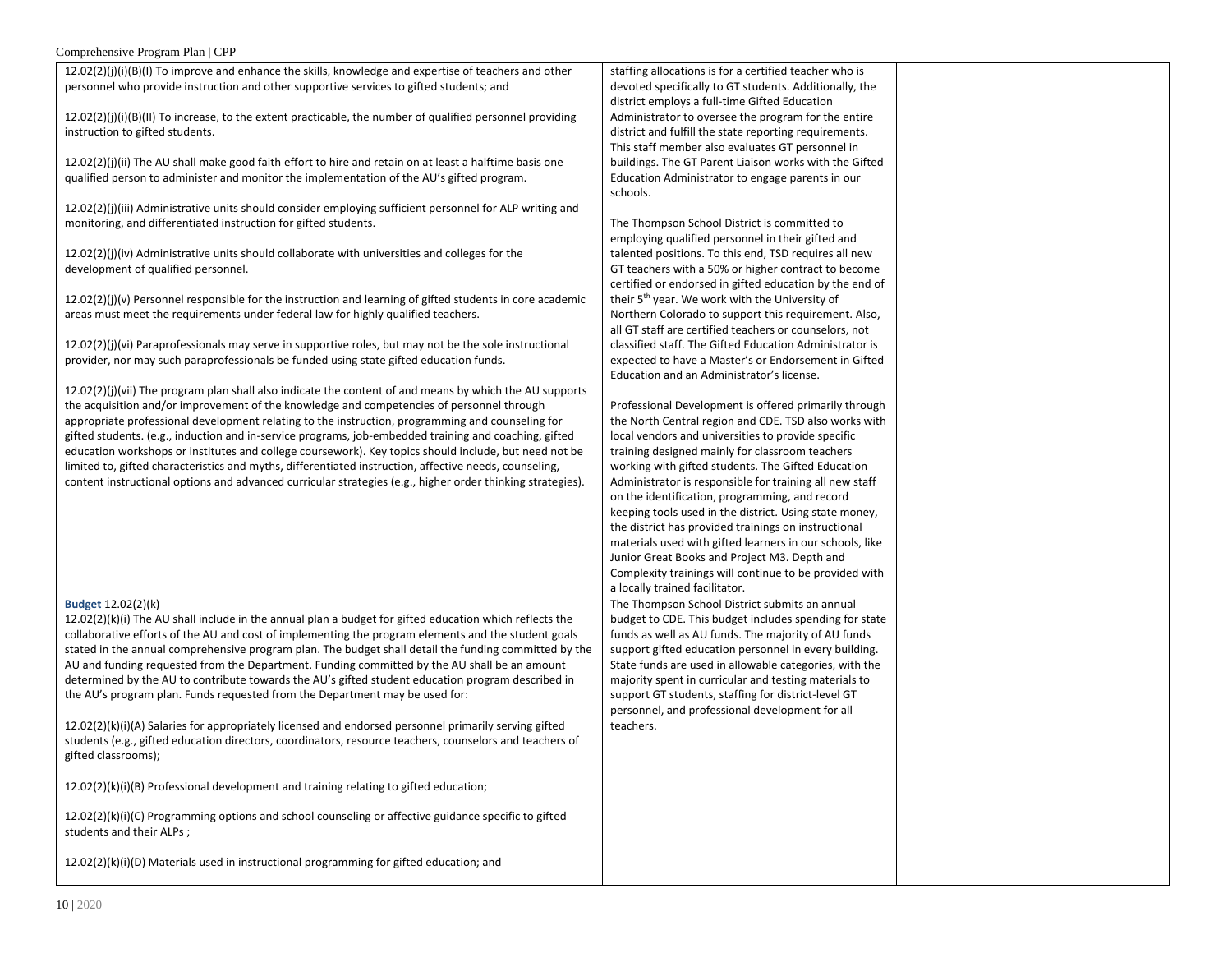| 12.02(2)(k)(i)(E) Administrative costs (classified or grant fiscal staff), technology, and equipment<br>necessary for the education of gifted students up to ten percent for any one of these limited<br>expenditures, and, not to collectively exceed twenty percent of the total amount requested from the<br>Department.                                                                                                                                                                                                                                                                                                                                                                                                                                             |                                                                                                                                                                                                                                                                                                                                                                                                                                                                                                                           |  |
|-------------------------------------------------------------------------------------------------------------------------------------------------------------------------------------------------------------------------------------------------------------------------------------------------------------------------------------------------------------------------------------------------------------------------------------------------------------------------------------------------------------------------------------------------------------------------------------------------------------------------------------------------------------------------------------------------------------------------------------------------------------------------|---------------------------------------------------------------------------------------------------------------------------------------------------------------------------------------------------------------------------------------------------------------------------------------------------------------------------------------------------------------------------------------------------------------------------------------------------------------------------------------------------------------------------|--|
| 12.02(2)(k)(ii) Administrative units may contract with other AUs to establish and maintain gifted student<br>programs (e.g., art, music, online coursework, and counseling) for the education of gifted children,<br>sharing costs of student programing in accordance with terms of a contract. This action is optional based<br>upon available AU resources, and subject to AU discretion. An AU with less than six children who need a<br>particular program may purchase services from one or more AUs that provide the appropriate gifted<br>education program for individual or groups of gifted students. Gifted education personnel in these AUs<br>shall collaborate on the content and monitoring of such contracts.                                          |                                                                                                                                                                                                                                                                                                                                                                                                                                                                                                                           |  |
|                                                                                                                                                                                                                                                                                                                                                                                                                                                                                                                                                                                                                                                                                                                                                                         |                                                                                                                                                                                                                                                                                                                                                                                                                                                                                                                           |  |
| Record Keeping 12.05(1)<br>Financial records shall be kept in accordance with generally accepted principles of governmental<br>accounting. Recommended accounting principles are listed in the <b>Financial Policies and Procedures</b><br>Handbook.                                                                                                                                                                                                                                                                                                                                                                                                                                                                                                                    | You may simply check "yes" if you follow these<br>procedures. If you do not, please explain.<br>$\boxtimes$ Yes                                                                                                                                                                                                                                                                                                                                                                                                           |  |
| 12.05(2) Inventory<br>An inventory shall be maintained of all equipment for which funding was received. These records shall<br>be maintained throughout the useful life of the equipment.                                                                                                                                                                                                                                                                                                                                                                                                                                                                                                                                                                               |                                                                                                                                                                                                                                                                                                                                                                                                                                                                                                                           |  |
| 12.05(3) Student Education Records<br>The ALP documents shall be part of the student's cumulative education record.                                                                                                                                                                                                                                                                                                                                                                                                                                                                                                                                                                                                                                                     |                                                                                                                                                                                                                                                                                                                                                                                                                                                                                                                           |  |
| 12.05(4) Confidentiality of Student Education Records<br>Individually identifiable records of students referred, assessed, evaluated, and/or served through<br>programming for gifted and talented students in any AU shall be held to be confidential and protected<br>in accordance with applicable federal and state laws and regulations. Student records that are collected<br>and/or stored electronically shall be held to current state law and FERPA regulations governing the<br>protection of personally identifiable information and the privacy interests of students.                                                                                                                                                                                     |                                                                                                                                                                                                                                                                                                                                                                                                                                                                                                                           |  |
| 12.05(5) Maintenance and Destruction of Student Education Records<br>Gifted student education records and ALPs shall be maintained, retained and destroyed consistent with<br>the ongoing system of student record keeping established in the AU, including its member districts or<br>the Charter School Institute for student records, preschool (if applicable) through grade 12.                                                                                                                                                                                                                                                                                                                                                                                    |                                                                                                                                                                                                                                                                                                                                                                                                                                                                                                                           |  |
| Procedures for Disagreement 12.06<br>The program plan shall describe procedures for resolving disagreements with parents/guardians, or<br>students in regard to identification, programming, and ALPs. The procedures for resolving<br>disagreements shall include, but need not be limited to: a method for the aggrieved individual to<br>express issues and concerns; a means to discuss disagreements in a timely manner with personnel<br>designated by the district with authority to resolve the disagreement. The procedures shall afford the<br>aggrieved individual notice of the decision giving rise to the dispute and an opportunity to be heard<br>before the decision is implemented. The procedures must be posted for ease of access by stakeholders. | Our Procedures for Disagreements are posted online.<br>A copy of the procedures are also provided to parents<br>in the Parent Packet, given to all parents of newly<br>identified students. Parents begin the process with the<br>teacher, move to the principal, the GT Administrator,<br>the Director of Elementary or Secondary Education,<br>the Chief Academic Officer, and finally the<br>Superintendent. The disagreement moves up the<br>ladder until it is resolved.<br>http://www.thompsonschools.org/Page/3488 |  |
| Early Access 12.02(2)(I)<br>If early access is permitted in the AU, an AU shall include in its program plan provisions to identify and<br>serve highly advanced gifted children pursuant to Section 12.08 of these Rules. Constituent schools or<br>districts within the AU shall abide by the requirements established in the program plan.                                                                                                                                                                                                                                                                                                                                                                                                                            | You may check "no" if your AU does not offer early<br>access.<br>$\Box$ No, our AU does not offer early access.<br>If your AU does offer early access, please select the<br>box below which applies.                                                                                                                                                                                                                                                                                                                      |  |